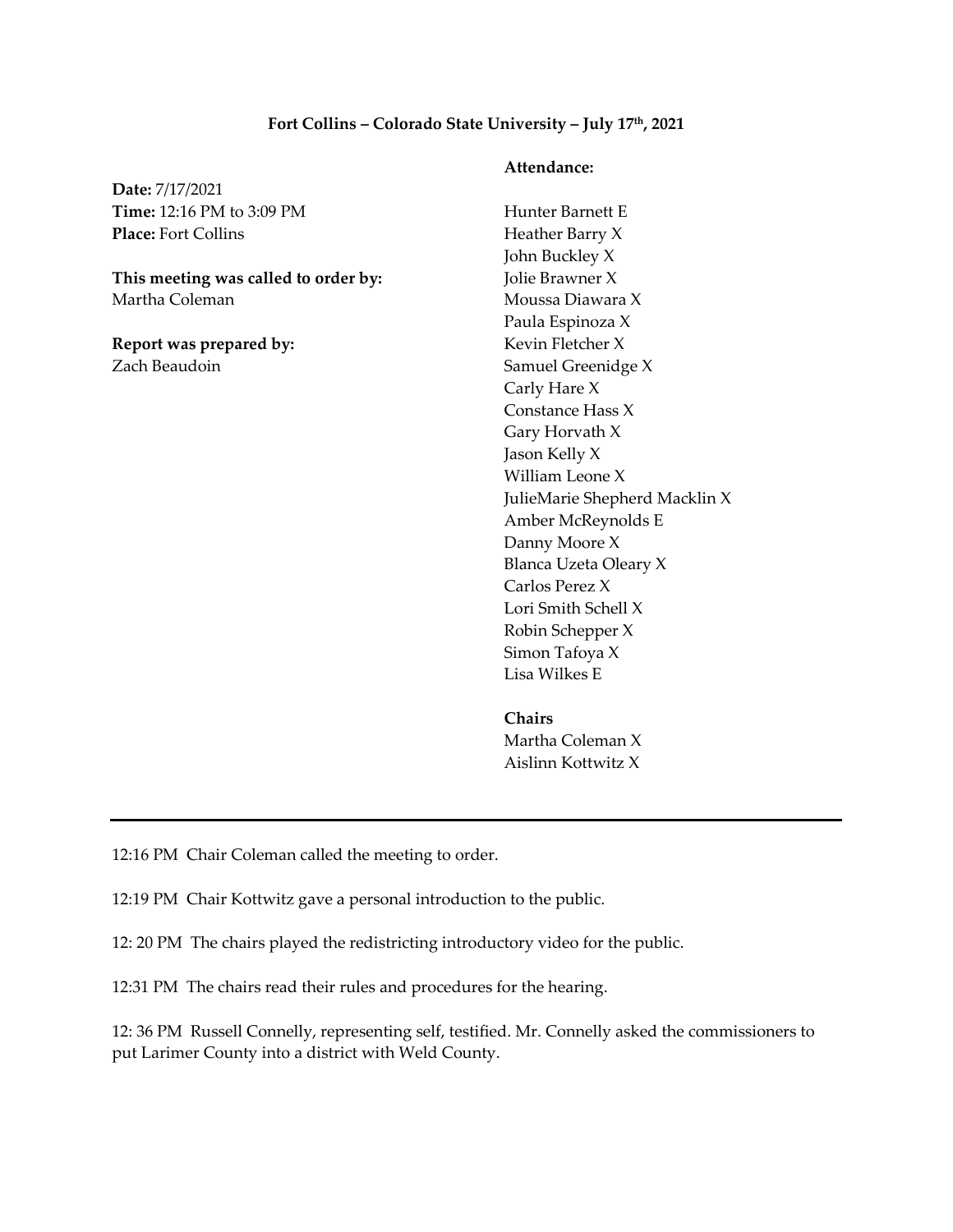12:40 PM Commissioners asked Mr. Connelly questions about communities of interest and how those within Larimer and Weld Counties are connected.

12:43 PM Ed Haynes, representing self, testified. Mr. Haynes discussed the educational make up of House District 59 and 60 and suggested that K-12 students and college students are separate communities of interest that aren't accounted for in the preliminary districts.

12:49 PM Jody Shadduck-McNally, Larimer County Commissioner, testified. Commissioner Shadduck-McNally testified that Larimer County is diverse and unique with many public lands and economic and land management partnerships. She asked for commissioners to keep Larimer whole in the redistricting.

12:53 PM Commissioners asked Commissioner Shadduck-McNally questions about the district Larimer County will be represented within if the preliminary maps were to be adopted.

1:00 PM Commissioners continued asking Commissioner Shadduck-McNally questions.

1:03 PM Yara Zokaie, representing self, testified. Ms. Zokaie testified that Windsor's community make up is a community of interest and fears that it will become difficult for the residents to remain there if housing prices go up. Ms. Zokaie testified that she doesn't believe Windsor's current districts allow the area to advocate for their interests due to being districted with rural areas.

1:06 PM Commissioners asked Ms. Zokaie questions about her testimony.

1:10 PM MaryKay Morrison, representing self, testified. Ms. Morrison proposed a revision to the districts that break the house districts into three specific communities of interest.

1:15 PM Ben Aste, representing self, testified. Mr. Aste testified that he is concerned about having three districts and believes that it dilutes the interests within the community. Mr. Aste testified that people want Ft. Collins to be in two districts.

1:19 PM Cody Jeanneret, representing self, testified. Mr. Jeanneret testified that he likes the idea of drawing districts so that there is a college part of Ft. Collins separate from the residential part of the city. He believes that those are two communities of interest.

1:21 PM Janet Juell, representing self, testified that there are two distinct communities in Fort Collins, one centered around Colorado State University. Ms. Juell asked commissioners to make the three districts into two.

1:25 PM Commissioners asked Ms. Juell questions on her testimony.

1:28 PM Melanie Potyondy, representing self, testified. Ms. Potyondy testified about keeping Boulder and Larimer County districted together. She believes that they have grown together over the years and share interests and values.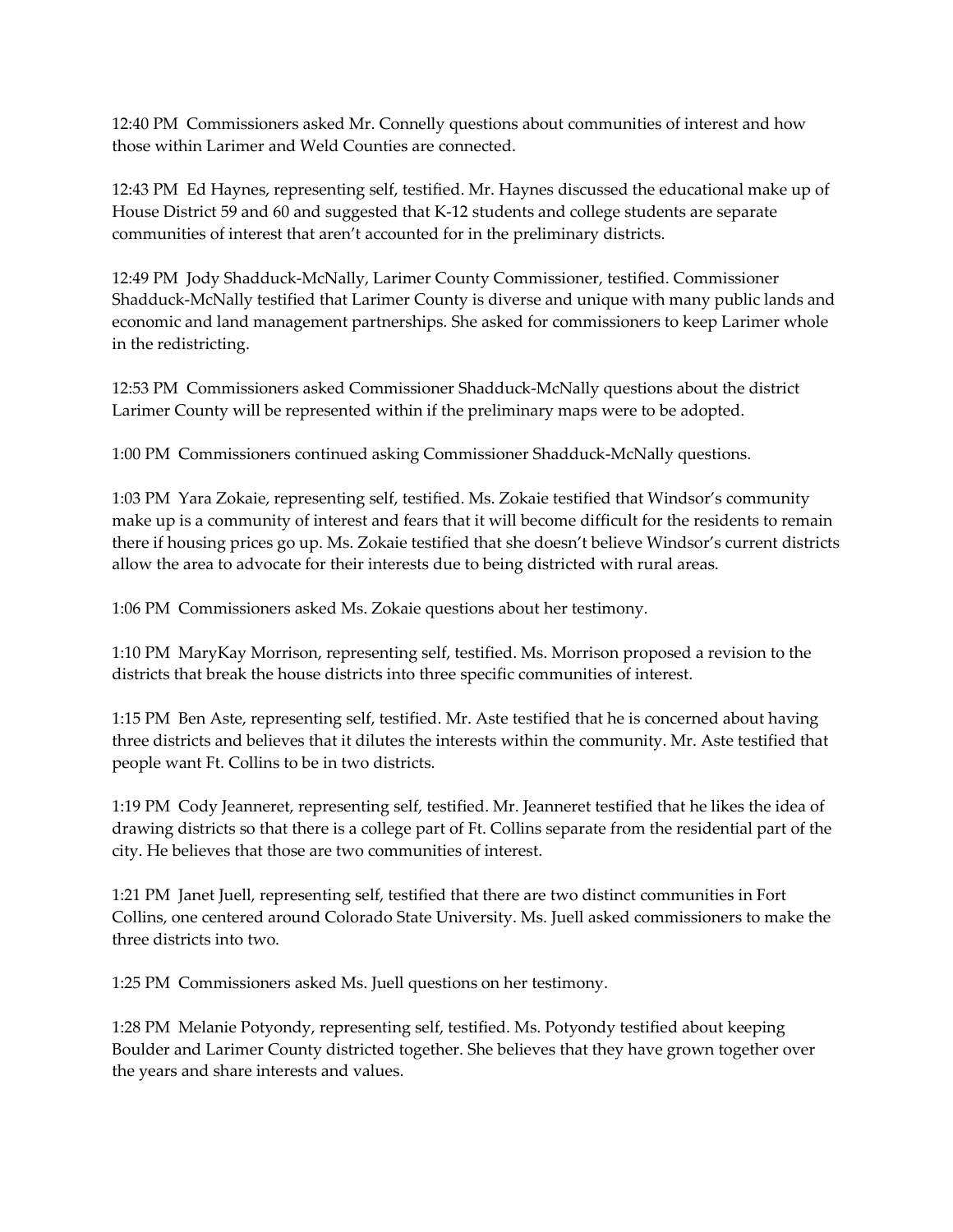1:31 PM Commissioners asked Ms. Potyondy questions about her testimony.

1:33 PM David Burks, representing self, testified. Mr. Burks testified that he would not like to dilute the interests of Larimer and Weld counties. He gave specific examples of how he would like to remake the maps.

1:37 PM Commissioners asked Mr. Burks to submit a map with his comments so they can evaluate them better.

1:39 PM Steve Olson, representing self, testified. Mr. Olson testified that connecting Weld and Larimer counties would be better than keeping Boulder and Larimer counties together.

1:43 PM Commissioners asked Mr. Olson how the oil and gas industry has impacted the area's connections.

1:47 PM Kristi Smiley, representing self, testified. Ms. Smiley proposed map changes that she believes better represent the Ft. Collins area.

1:51 PM Natasha Carr, representing self, testified. Ms. Carr testified that she believes that Larimer and Weld counties are more aligned than Boulder and Larimer counties.

1:54 PM James Fitzgerald, representing self, testified, Mr. Fitzgerald testified that he agreed with the map changes submitted by Ms. Morrison.

1:57 PM Linae Warden, representing self, testified. Ms. Warden testified that she believes that there is good reason to have three districts for Larimer County to represent those that aren't a part of Ft. Collins.

2:01 PM Jon Nicholas, representing self, testified. Mr. Nicholas testified that he believes communities of interest should be focused on geography, environmental interests, economic interests, and cultural similarities.

2:05 PM Commissioners began asking Mr. Nicholas questions on his testimony and to submit his comments in writing.

2:12 PM Ft. Collins City Councilmember Tricia Canonico, representing self, testified. Councilmember Canonico stated that Larimer and Boulder counties should be districted together. She said that Boulder and Larimer Counties have communities of interest that Larimer and Weld Counties don't have together.

2:15 PM Commissioners asked City Councilmember Canonico questions.

2:21 PM Kevin McNaught, representing self, testified. Mr. McNaught testified that he has many clients in tech and engineering located on the south side of Ft. Collins. He argued that they should be another community of interest.